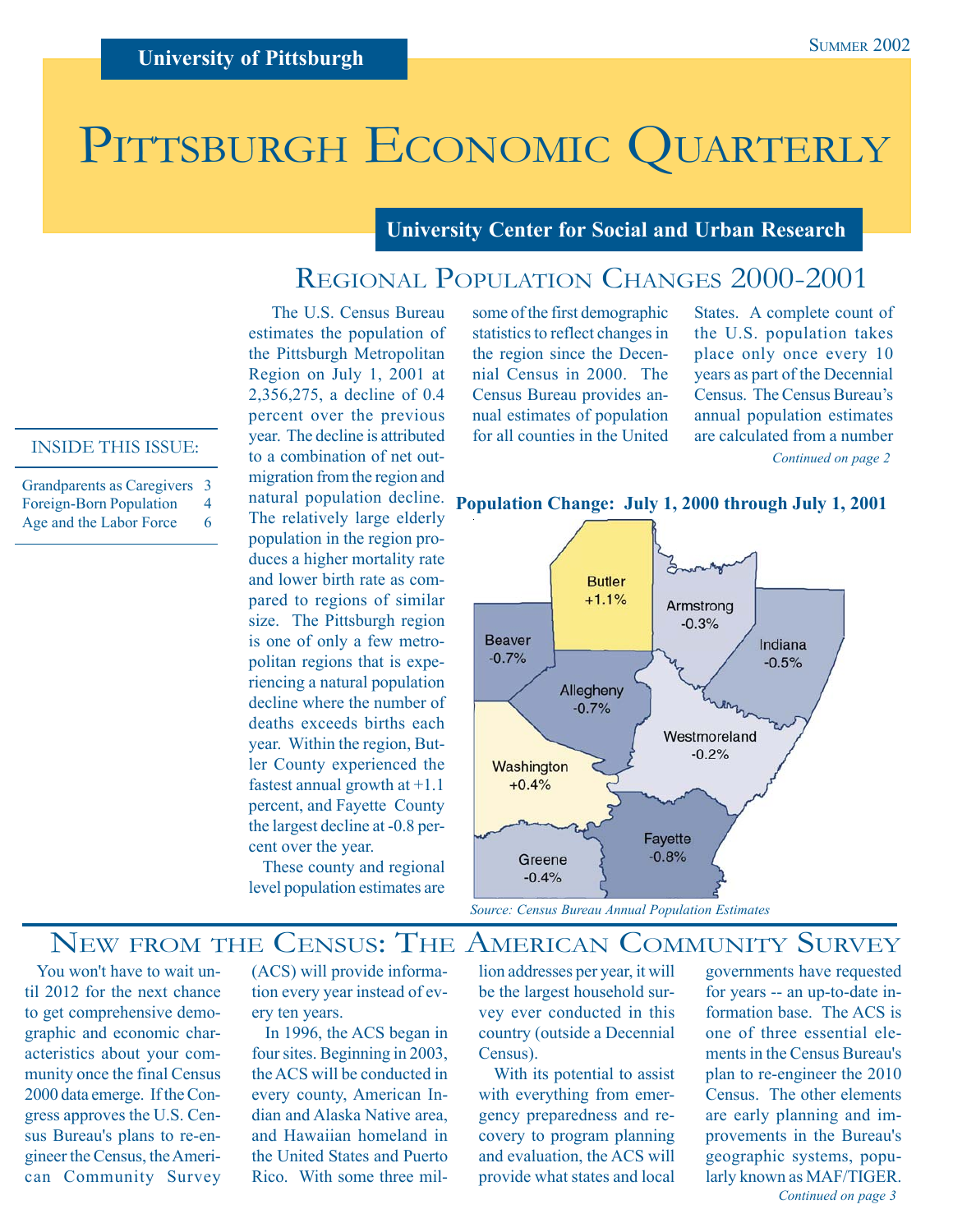|                            | Population   | <b>Net Migration</b> |                | <b>Natural</b> | Other       | Change   |         | Population   |  |
|----------------------------|--------------|----------------------|----------------|----------------|-------------|----------|---------|--------------|--|
|                            | July 1, 2000 | Domestic             | International  | Change         | Adjustments | Total    | Percent | July 1, 2001 |  |
| <b>Allegheny County</b>    | 1,279,477    | $-8,666$             | 1,510          | $-1,415$       | $-294$      | $-8,865$ | $-0.7$  | 1,270,612    |  |
| <b>Beaver County</b>       | 181,082      | $-854$               | 68             | $-369$         | $-56$       | $-1,211$ | $-0.7$  | 179,871      |  |
| <b>Butler County</b>       | 174,586      | 1,521                | 68             | 433            | $-15$       | 2,007    | 1.1     | 176,593      |  |
| <b>Fayette County</b>      | 148,495      | $-748$               | 35             | $-369$         | $-46$       | $-1,128$ | $-0.8$  | 47,367       |  |
| <b>Washington County</b>   | 202,950      | 1,216                | 57             | $-432$         | $-54$       | 787      | 0.4     | 203,737      |  |
| <b>Westmoreland County</b> | 369,685      | 281                  | 103            | $-921$         | $-165$      | $-702$   | $-0.2$  | 368,983      |  |
| Pittsburgh MSA             | 2,356,275    | $-7,250$             | 1,841          | $-3,073$       | $-630$      | $-9,112$ | $-0.4$  | 2,347,163    |  |
| Armstrong                  | 72,309       | $-57$                | $\overline{4}$ | $-132$         | $-23$       | $-208$   | $-0.3$  | 72,101       |  |
| Greene                     | 40,653       | $-86$                | 5              | $-64$          | $-16$       | $-161$   | $-0.4$  | 40,492       |  |
| Indiana                    | 89,535       | $-355$               | 29             | $-72$          | $-29$       | $-427$   | $-0.5$  | 89,108       |  |
| <b>Southwestern PA</b>     | 2,558,772    | $-7,748$             | 1,879          | $-3,341$       | $-698$      | $-9,908$ | $-0.4$  | 2,548,864    |  |

POPULATION CHANGES 2000-2001(CONT)

## **Demographic Components of Population Change - July 1, 2000 through July 1, 2001**

*Source: Census Bureau Annual Population Estimates*

#### *Continued from page 1*

of different sources, including public health records of births and deaths, migration data derived from tax records, and international immigration statistics compiled by the Immigration and Naturalization Services (INS). Migration is estimated for two distinct types of movement. International immigration and domestic migration. Domestic migration is the movement of current residents within the U.S. and international migration is the movement of

people seeking permanent residency into the U.S. from overseas. Taken together, these data sources allow the Census Bureau to estimate the level of population change for each county on an annual basis. Note that international immigration is counted as the movement of permanent residents to the United States and as such does not include those here on temporary visas, including tourists and students. Undocumented workers entering

the country are included in these estimates, but are difficult to measure accurately.

 Total (domestic plus international) net migration for the region is estimated to be a loss of 5,409 people between 2000-2001. The estimated net domestic migration of 7,250 people leaving the region is 0.3 percent of the total regional population in 2000. The regional elderly population (those age 65 and over) declined by 1.2 percent over the year, while the under 65

population declined by a 0.2 percent.

 This data is compiled here for counties in Southwestern Pennsylvania and the Pittsburgh Metropolitan Region. All data represent changes in population between July 1, 2000 and July 1, 2001. Note that the reference date for the 2000 Census is April 1, 2000 whereas the Census Bureau uses July 1 each year as a reference date for these annual population estimates.

## **Population Within Major Age Groups – July 1, 2000 through July 1, 2001**

|                           | 2000         |                 |         |              | 2001            |         | <b>Change</b> |                 |          |
|---------------------------|--------------|-----------------|---------|--------------|-----------------|---------|---------------|-----------------|----------|
|                           | <b>Total</b> | <b>Under 65</b> | $65+$   | <b>Total</b> | <b>Under 65</b> | $65+$   | <b>Total</b>  | <b>Under 65</b> | $65+$    |
| Allegheny                 | 1,279,477    | 1,051,896       | 227,581 | 1,270,612    | 1,046,980       | 223,632 | $-8,865$      | $-4,916$        | $-3,949$ |
| <b>Beaver</b>             | 181,082      | 147,734         | 33,348  | 179,871      | 146,913         | 32,958  | $-1,211$      | $-821$          | $-390$   |
| <b>Butler</b>             | 174,586      | 149,671         | 24,915  | 176,593      | 151,351         | 25,242  | 2,007         | 1,680           | 327      |
| Fayette                   | 148,495      | 121,636         | 26,859  | 147,367      | 120,856         | 26,511  | $-1,128$      | $-780$          | $-348$   |
| Washington                | 202,950      | 166,670         | 36,280  | 203,737      | 167,717         | 36,020  | 787           | 1,047           | $-260$   |
| Westmoreland              | 369,685      | 301,973         | 67,712  | 368,983      | 301,699         | 67,284  | $-702$        | $-274$          | $-428$   |
| Pittsburgh MSA            | 2,356,275    | 1,939,580       | 416,695 | 2,347,163    | 1,935,516       | 411,647 | $-9,112$      | $-4,064$        | $-5,048$ |
| Armstrong                 | 72,309       | 59,303          | 13,006  | 72,101       | 59,316          | 12,785  | $-208$        | 13              | $-221$   |
| Greene                    | 40,653       | 34,468          | 6,185   | 40,492       | 34,354          | 6,138   | $-161$        | $-114$          | $-47$    |
| Indiana                   | 89,535       | 76,225          | 13,310  | 89,108       | 75,881          | 13,227  | $-427$        | $-344$          | $-83$    |
| SW Pennsylvania 2,558,772 |              | 2,109,576       | 449,196 | 2,548,864    | 2,105,067       | 443,797 | $-9,908$      | $-4,509$        | $-5,399$ |

*Source: Census Bureau Annual Population Estimates*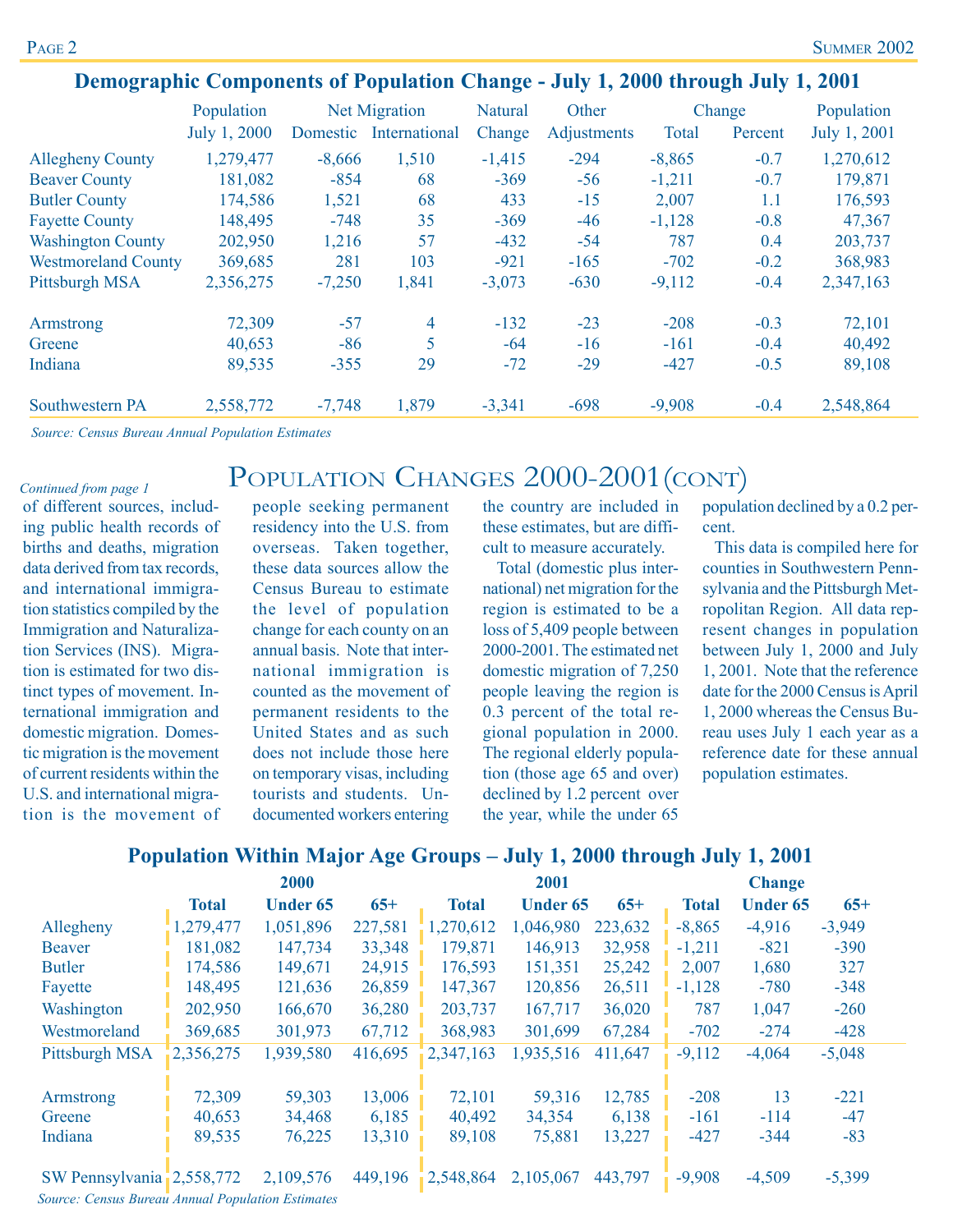# Grandparents as Caregivers

 For the first time in 2000, the Census collected information on grandparents living in households with grandchildren and serving as caregivers. Nationally, 5.7 million grandparents were counted as living with grandchildren, 2.4 million (42 percent) of those were responsible for care of the grandchildren in their home. In the Pittsburgh Region, 13,169 grandparents reported themselves as being responsible for the care of their grandchildren.

 The rate of grandparents either living with grandchildren or acting as caregivers is affected by the age structure of the regional population. A larger elderly cohort does not necessarily translate into greater levels of grandparents living with their children or grandchildren. Succeeding generations are not equally over-represented in the population. Past out-migration of population from the region has lowered the relative percentage of the regional population for all ages under 40.

This translates into fewer grandchildren here compared to other regions of similar size.

 Grandparents raising grandchildren must deal with multiple challenges, such as their own declining health or the need to provide support for absent parents of the grandchild. Specific problems grandparents confront include lack of support and respite services, affordable housing and access to medical care, as well as other physical, emotional, and family strains. Grandchildren in grandmother only-no parents present families are substantially more likely to be poor and to be receiving public assistance than children in any other family type.

 Grandparents are a sizable part of childcare across the country. National research indicates that the number of grandparent-maintained households increased 19 percent from 2,051,000 in 1990 to 2,444,000 in 1997. Grandfather only families grew by an even greater 39 percent.

Families with the children's parents absent also grew rapidly. Families with both grandparents but no parents present grew by 31 percent. Families with only the grandmother and no parents present grew by 27 percent.

 The Center for Social and Urban Research supports grandparents through its Generations Together Program. Specifically, The GrandKIN Raising GrandKIDS Program (also known as KinKids) provides support to grandparents and other relatives who are raising children, as well as the children whom they are raising. The program offer training for professionals who work with this population. Also, the program is preparing to begin faith-based wellness programming in the Fall of 2002. This new venture will occur in faith-based congregations in Allegheny County with the first being Emory United Methodist Church in East Liberty. The program will include components of stress management, health and nutrition, parenting education, and religious resources. For more information about KinKids, call 412- 648-7157 or point your browser to:

www. kinkids.pitt.edu

| <b>Number of Grandparents</b>       |                      |  |  |  |  |  |
|-------------------------------------|----------------------|--|--|--|--|--|
| <b>Living With</b>                  | <b>Serving As</b>    |  |  |  |  |  |
| Grandchildren                       | Caregivers           |  |  |  |  |  |
| 17,441                              | 6,900<br>$(39.6\%)$  |  |  |  |  |  |
| 3,004                               | $(40.0\%)$<br>1,202  |  |  |  |  |  |
| 2,084                               | $(37.1\%)$<br>773    |  |  |  |  |  |
| 2,654                               | $(44.8\%)$<br>1,190  |  |  |  |  |  |
| 2,991                               | 1,110<br>$(37.1\%)$  |  |  |  |  |  |
| 4,499<br><b>Westmoreland County</b> | 1,994<br>$(44.3\%)$  |  |  |  |  |  |
| 32,673                              | 13,169<br>$(40.3\%)$ |  |  |  |  |  |
| 204,909                             | $(39.2\%)$<br>80,423 |  |  |  |  |  |
|                                     |                      |  |  |  |  |  |

*Source: Census Bureau*

# AMERICAN COMMUNITY SURVEY (CONT)

#### *Continued from page 1*

 The ACS is essentially the same as the Decennial Census long form in that it collects social, demographic, and economic characteristics such as educational attainment, language spoken at home, income, veteran status, and commuting patterns. Once implemented, estimates for large areas (populations of 65,000 or more) will be available annually starting in 2004; for smaller areas it will take 3 to 5 years, starting in

2006 and 2008. From 2008 onward, all areas in the nation will have fresh, up-todate estimates every year.

 Several jurisdictions already are on the move with ACS data. For instance, a representative of the mayor's violence prevention task force in Springfield, Massachusetts, a mid-size city of approximately 150,000 people, said, "We used Geographic Information Systems software to show the incidence of youth arrests in 1999 in the police

districts of Springfield. Then we layered maps that showed relevant demographic, social, and economic characteristics from the 1999 American Community Survey for the area. Such information helps us tailor intervention strategies appropriate to our community."

 Springfield, located in Hampden County, is also exploring ways to bring the city and county together in thinking about how to respond to chemical or biological

threats. They want to use ACS data to help the county respond if they need to lock down schools, close post offices, isolate neighborhoods, or evacuate hospitals. They need to know how many persons they would have to move and to where they would move them within the United States.

*Editor's note: This article provided by the Census Bureau.*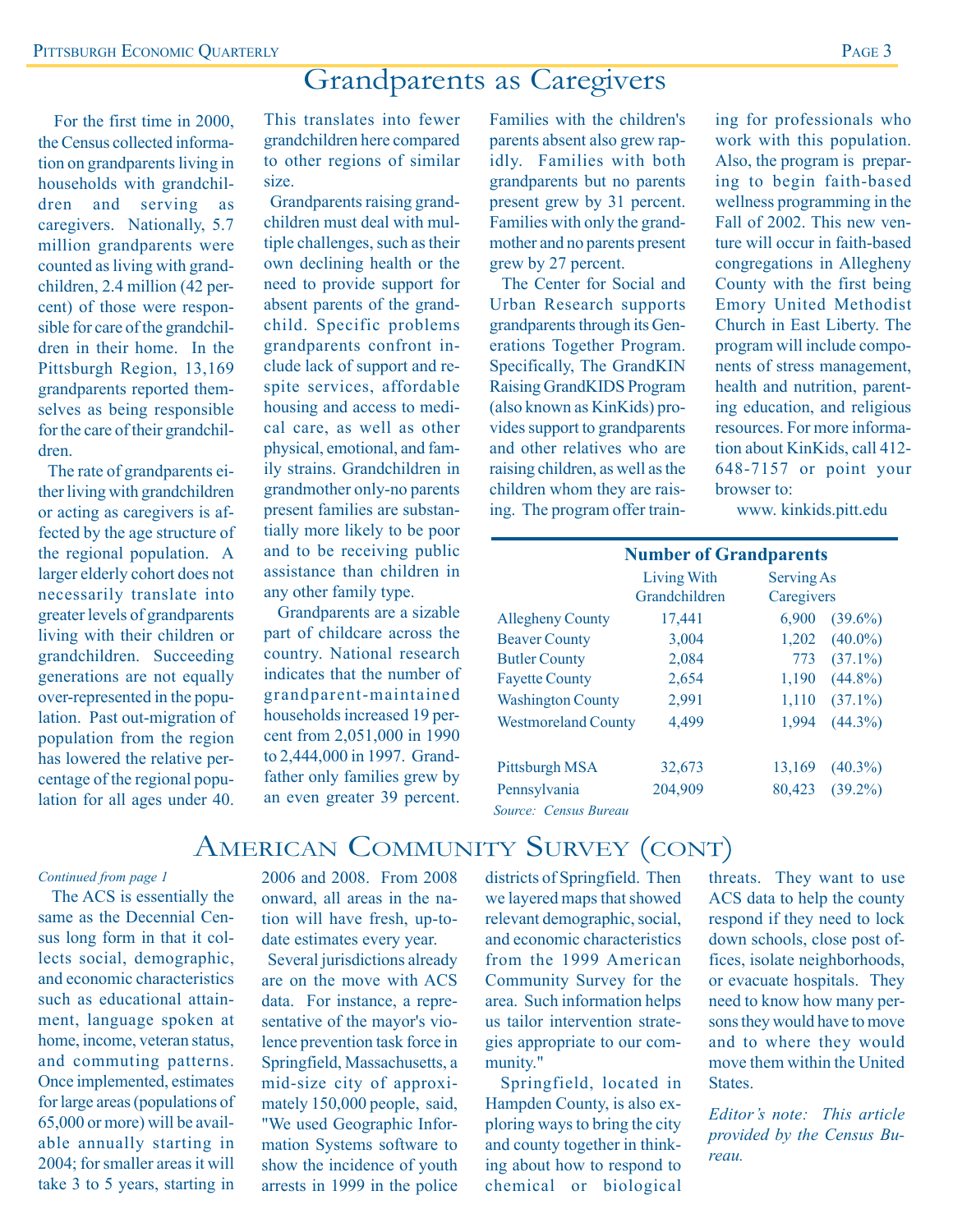# Profile of the Foreign-Born Population In the Pittsburgh Region

 Recent Census 2000 data show that the foreign-born population numbered 62,286, or 2.6 percent of the total population, in the Pittsburgh Metropolitan Statistical Area. Compared to 2.4 percent of the regional population in 1990, the percentage of the local population born outside of the U.S. increased for the first time in at least 50 years. Forty percent of the region's foreign-born population arrived in the United States since 1990. That is almost double the 12,923 foreignborn residents in 1990 who had arrived in the preceding decade. Over half of the regional foreign-born population, 32,644 individuals, are naturalized citizens. Nationally, 40 percent of the foreignborn population were naturalized citizens in 2000.

 Immigration is a significant factor in overall population growth. Among those arriving since 1990, the Census counted 13 million foreignborn residents nationally, 4.7

percent of the total population. That represents more than 40 percent of the total population increase of 32.7 million in the 1990s. For specific states, the impact of immigration on overall population growth is even more significant. For New York, California, North Dakota, and Connecticut, overall population growth was entirely dependent on international immigration. For these states, the number of foreign-born residents who arrived in the 1990s exceeded the level of net-outmigration of current residents.

 Urban areas are particularly affected by immigration flows into the country. Most large cities around the country are experiencing net outmigration of residents and are dependent on recent immigrants for growth.

 Given greater fertility levels among the foreign-born population, the overall impact of immigration on population growth is higher than these basic statistics show because the children of immigrants born in the U.S. are counted in the native-born population.

 Pittsburgh's foreign-born population is following a national trend: newer arrivals tend to settle in suburban communities. In 2000, 14,430, or 58 percent, of international immigrants since 1990 resided outside the City. In 1990, however, nearly 50 percent of recent immigrants were living in the City. These high numbers include what is probably a strong effect of international students enrolled in colleges and universities in the City.

 Recent arrivals were likely to settle in Allegheny County, with over 85 percent of immigrants who arrived in the region since 1990 residing in Allegheny County.

 Immigration has a significant impact on the national labor force. Nationally, the foreign-born labor force is estimated at 12.4 percent of the total labor supply. Half of the national workforce expansion in the 1990s is accounted for by international immigrants. This includes impact across a broad range of industries and occupations. The immigrant labor force is not limited to agricultural or low paying occupations. The H1B Visa program is targeted specifically at highly skilled workers and is currently bringing in 195,000 workers annually into the U.S. The majority of these workers have been in computer-related occupations.

 The region and state trail the rest of the nation in the level of international immigration. The latest figures show that 4.1 percent of Pennsylvania residents are foreign-born, compared with 11.1 percent of the U.S. Among those arriving since 1990, the nation counted 13 million foreign-born residents, or 4.7 percent of the total population, compared to 209,000 for Pennsylvania, 1.7 percent of the total population.

 The composition of the local foreign-born population reflects the different timing and patterns of migration into the Pittsburgh region. Nationally, over half of the foreign-born population is from Latin America. The regional foreign-born population is comprised mainly of immigrants from Europe (47.5 percent), followed by Asia (35.1 percent), with Latin American comprising only 8.8 percent.

# Only on the Web: **Pittsburgh Neighborhood Profiles**

The Center for Social and Urban Research has compiled neighborhood level demographic profiles for City of Pittsburgh neighborhoods. The Census Bureau does not compile neighborhood level statistics directly. Now available are demographic characteristics, including population by age, race, and family structure. This is available on the World Wide Web. See "City of Pittsburgh Neighborhoods" on the publications page for the Center for Social and Urban Research online at:

**www.ucsur.pitt.edu/publications.htm**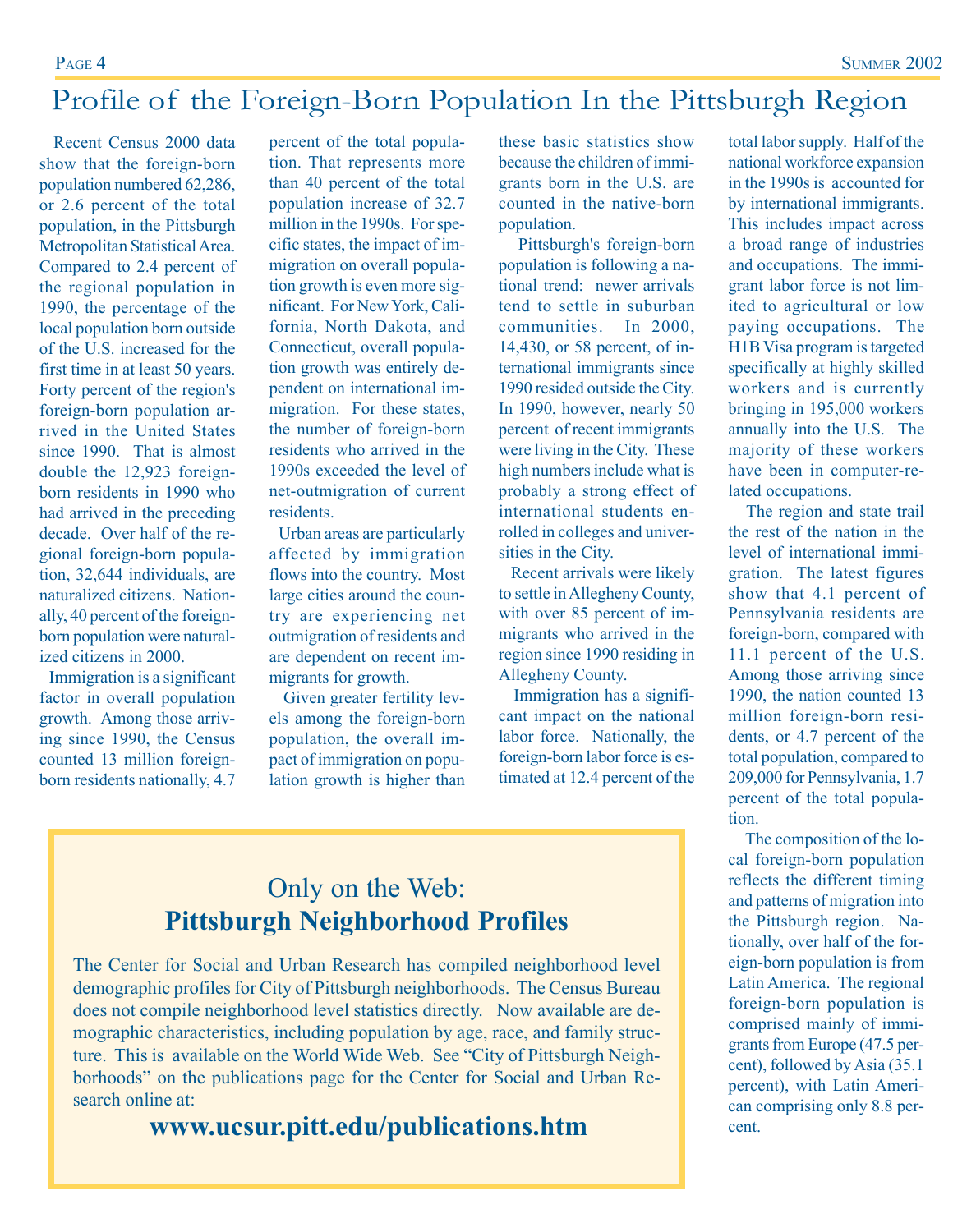

*Source:Census Bureau*

## **Nativity of Foreign Born Population - 2000 Pittsburgh vs. United States**



*Source: Census Bureau*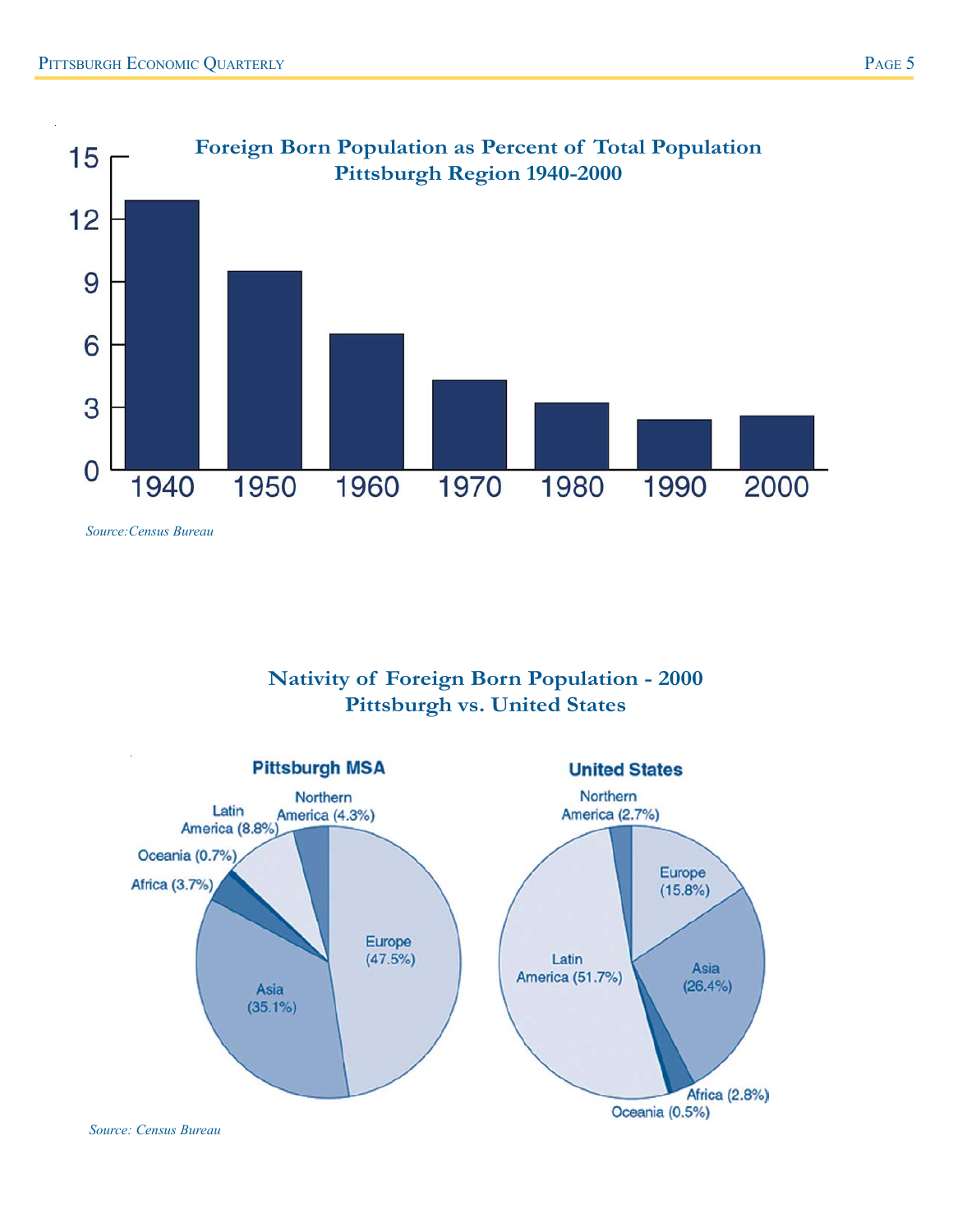# Age and the Labor Force

 Data from the Census 2000 Supplemental Survey allows for an examination of the age profile of the Pittsburgh region's labor force. The age structure of the current workforce is an important determinant of future labor supply in the region and is distinctly different from the demographic profile of the general population. The labor force consists of those currently employed or actively seeking work. The regional labor force has an age structure that is similar to that of the national labor force. The region's labor force does not reflect the large elderly cohort in the local population because the elderly have, for the most part, already retired and are not counted in the region's labor force.

 Both the national and regional labor force are estimated to have between 10-11 percent of current workers between the ages of 55 and 64. Most of these workers can be expected to retire in the coming decade as labor force participation drops to under five percent by age 65. Compared to the nation, the Pittsburgh workforce is slightly older on average. A greater percentage of the region's current workforce is between the ages of 45-54 (Pittsburgh 24.3 percent, U.S. 22.7 percent) and a relatively smaller percentage of its workforce is between ages 25-34 (Pittsburgh 20.4 percent, U.S. 22.4 percent).

 Among nonagricultural industries, the oldest workforce in the region is found in the transportation and public utility industries, with an estimated average age of 45, followed by local government workers (43.6 years) and manufacturing workers (42.7

years). All local industries have a slightly higher average age than national industries with the exception of construction and mining. Low overall employment growth depressed the level of new hires in recent decades causing the local workforce to age in place.

 How fast is the local workforce reaching retirement age? Over the preceding decade, between 1.4-1.9 percent of the working age population (age 21-65) reached age 65 each year. This rough measure of the rate of retirement within the labor force has been declining since its peak in the late 1980s. The pre-elderly age cohort (age 55-64) in the Pittsburgh region today is smaller than it would have been if not for the severe job losses in the 1980s, which pushed people out of the region.

 The future size of the local workforce is determined by the natural aging into retirement and the rate at which local youth age into the workforce, along with migration levels from elsewhere in the country.

 Retirement patterns are changing nationally and will have an ongoing effect on labor supply. As the baby boom population begins to reach retirement age, the prime-age labor force will shrink. Even so, the workforce age 55 and over is expected to grow. The impact of defined contribution retirement plans has changed the incentive structure to retire. In the past, typical defined benefit plans provided the maximum benefit to those who retired at the earliest possible time. Today, defined contribution plans pay benefits based on the amount



## **Distribution by Age of the Civilian Labor Force - 2000: Pittsburgh vs. United States**

*Source: Census 2000 Supplemental Survey PUMS, compiled by the Center for Social and Urban Research*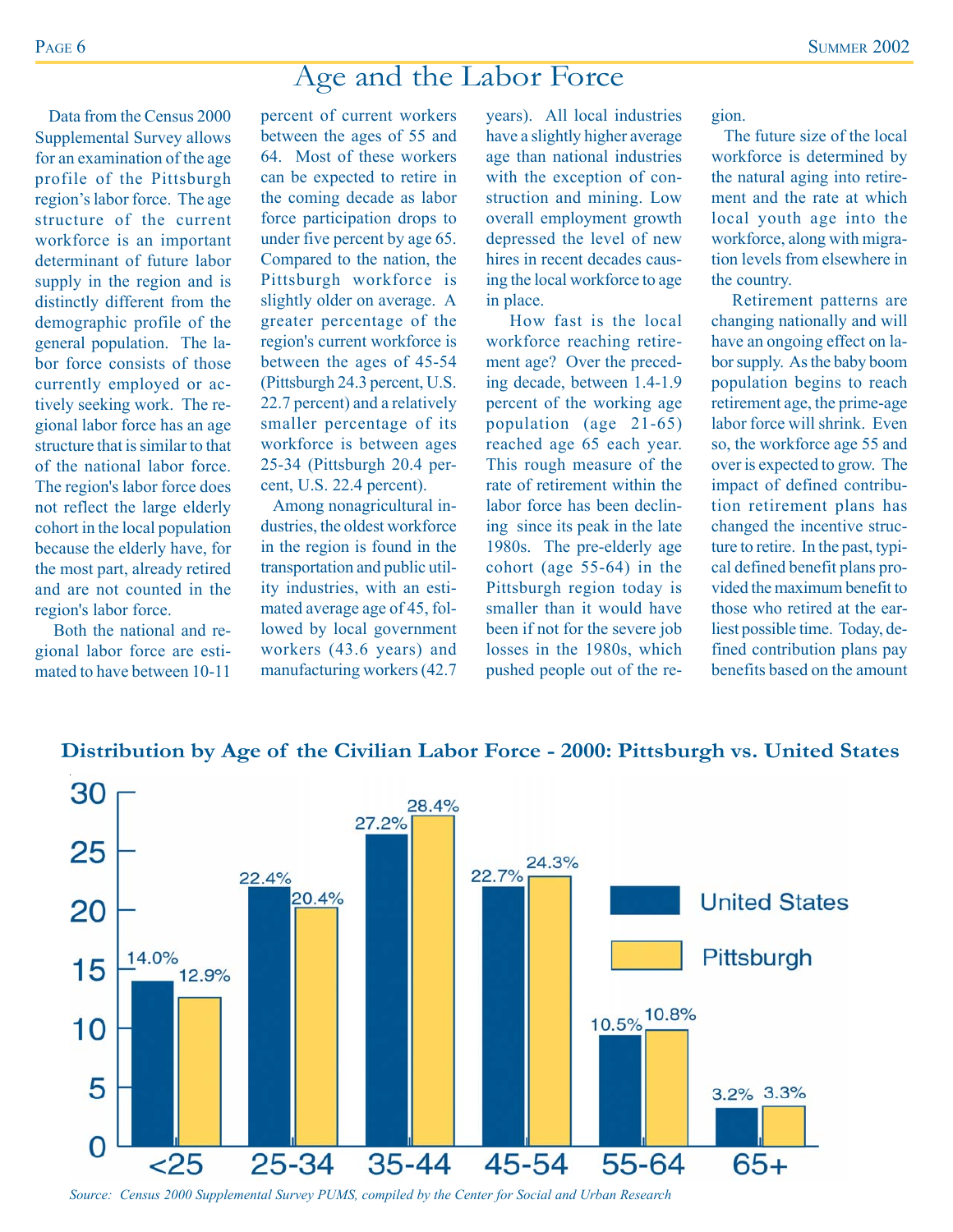paid in and investment growth over the holding period. There is no longer the incentive to retire at the earliest age of eligibility.

 Elderly workers participate in the labor force in both fulland part-time positions. The Bureau of Labor Statistics projects that the rate of labor force participation among the elderly will increase by 5.5 percent between 1998 and 2008. Retirement will likely continue to be delayed as legislation pushing the age of maximum retirement benefits to 67 is phased in over the next 20 years.

 Many factors are expected to mitigate against the loss of the baby boom generation from the national labor force in coming decades. Better health and changing financial incentives are likely to delay retirement for many and in-



crease part- or full-time labor force participation among the elderly. Nationally, the children of the baby boom, the 'echo boom' born between 1979 and 1994, are a generational cohort larger than the baby boom itself.

Most of the 70+ million people in the echo boom will begin to enter the labor force in the coming decade. Regional impacts of the echo boom will be dampened due to the out-migration of their

**Real Estate** 

parents from the region. The result of which is a relatively smaller age cohort among the echo boom generation in the region.



# **Average Age of the Civilian Labor Force by Industry in 2000**

*Source: Census 2000 Supplemental Survey PUMS, compiled by the Center for Social and Urban Research*